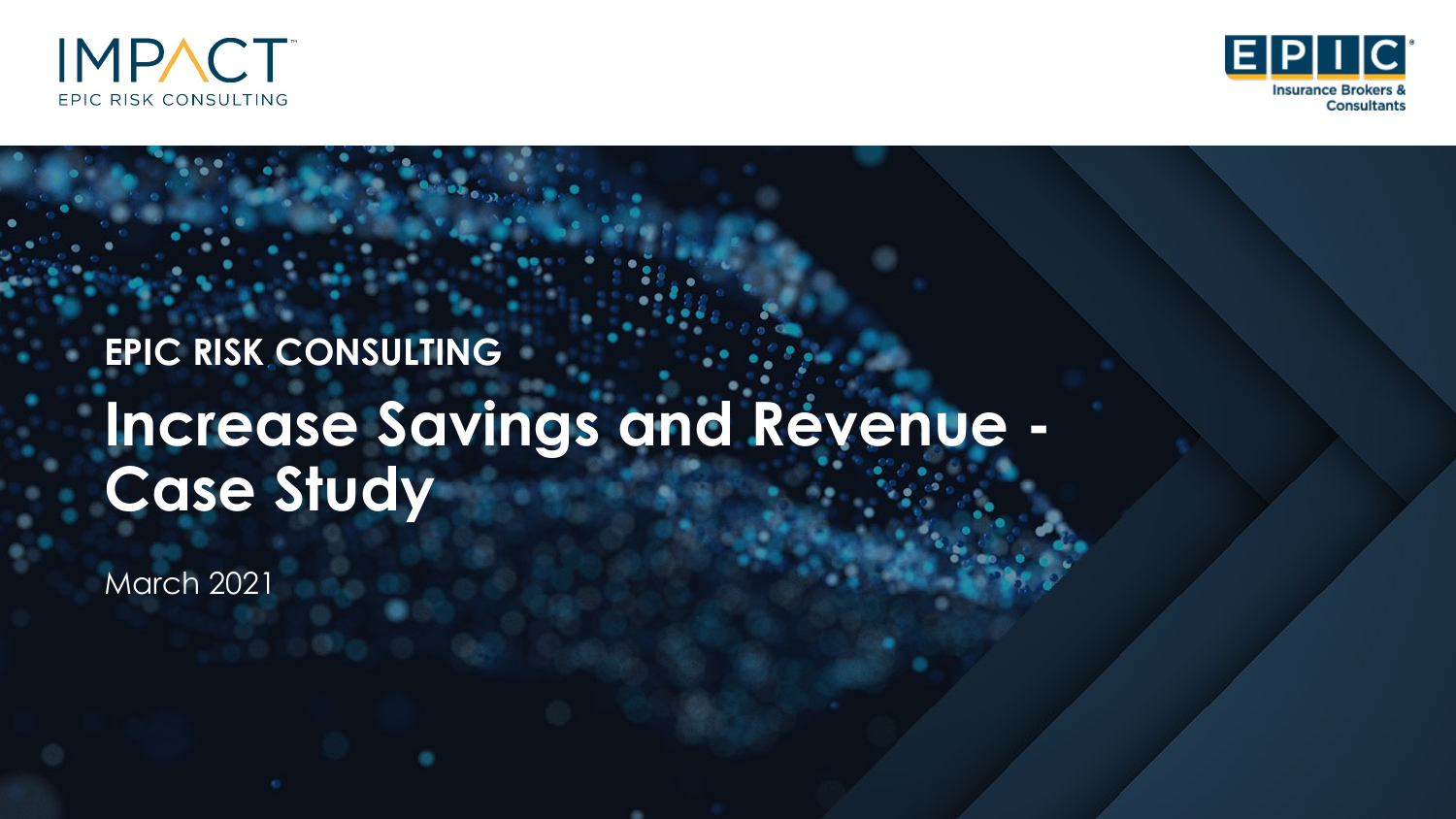# **Client and Challenge:**

A large Workers' Compensation captive faced declining savings in their bill review program

# **Managed Care Optimization Strategy:**

Our three-step approach provided a detailed analysis of the vendor partners in the following areas:

- **Bill review data** analyzed across all 50 states focusing on cost drivers for the client
- **Price/cost mechanisms** analyzed for correct application and for additional savings to be realized from the bill review vendor, Pharmacy Benefit Management (PBM) partner(s), Preferred Provider Organization (PPO)/Managed Care Network (MCN) providers in key cost driver states and high touch ancillary service providers
- **Core managed care processes** were reviewed in detail to assess quality assurance, high-cost bill triggers, pathways, use of complex bill auditing services and expert coding reviews